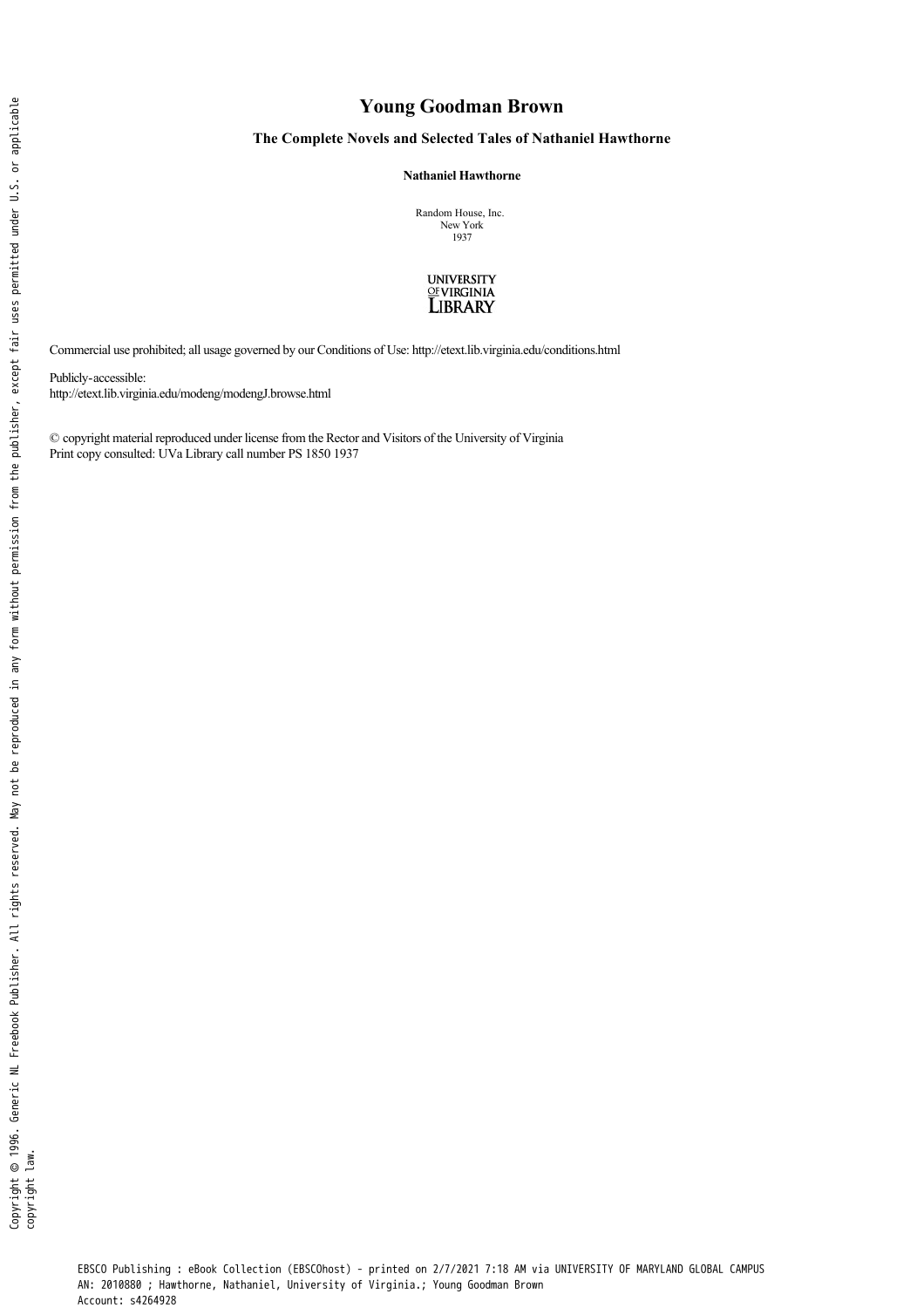## **YOUNG GOODMAN BROWN**

YOUNG Goodman Brown came forth at sunset into the street at Salem village; but put his head back, after crossing the threshold, to exchange a parting kiss with his young wife. And Faith, as the wife was aptly named, thrust her own pretty head into the street, letting the wind play with the pink ribbons of her cap while she called to Goodman Brown. **FOR GOODMAN BROWN<br>
SUCKGOODMAN BROWN<br>
SUCKGOODMAN BROWN<br>
SUCKGOODMAN BROWN<br>
SUCKGOODMAN BROWN<br>
SUCKGOODMAN BROWN<br>
SUCKGOODMAN BROWN<br>
SUCKGOODMAN BROWN<br>
SUCKGOODMAN BROWN<br>
SUCKGOODMAN BROWN<br>
SUCKGOODMAN BROWN<br>
SUCKGOODMAN** 

``Dearest heart,'' whispered she, softly and rather sadly, when her lips were close to his ear, ``prithee put off your journey until sunrise and sleep in your own bed tonight. A lone woman is troubled with such dreams and such thoughts that she's afeard of herself sometimes. Pray tarry with me this night, dear husband, of all nights in the year.''

``My love and my Faith,'' replied young Goodman Brown, ``of all nights in the year, this one night must I tarry away from thee. My journey, as thou callest it, forth and back again, must needs be done 'twixt now and sunrise. What, my sweet, pretty wife, dost thou doubt me already, and we but three months married?''

``Then God bless you!'' said Faith, with the pink ribbons; ``and may you find all well when you come back.''

``Amen!'' cried Goodman Brown. ``Say thy prayers, dear Faith, and go to bed at dusk, and no harm will come to thee.''

So they parted; and the young man pursued his way until, being about to turn the corner by the meeting-house, he looked back and saw the head of Faith still peeping after him with a melancholy air, in spite of her pink ribbons.

``Poor little Faith!'' thought he, for his heart smote him. ``What a wretch am I to leave her on such an errand! She talks of dreams, too. Methought as she spoke there was trouble in her face, as if a dream had warned her what work is to be done tonight. But no, no; 't would kill her to think it. Well, she's a blessed angel on earth; and after this one night I'll cling to her skirts and follow her to heaven.''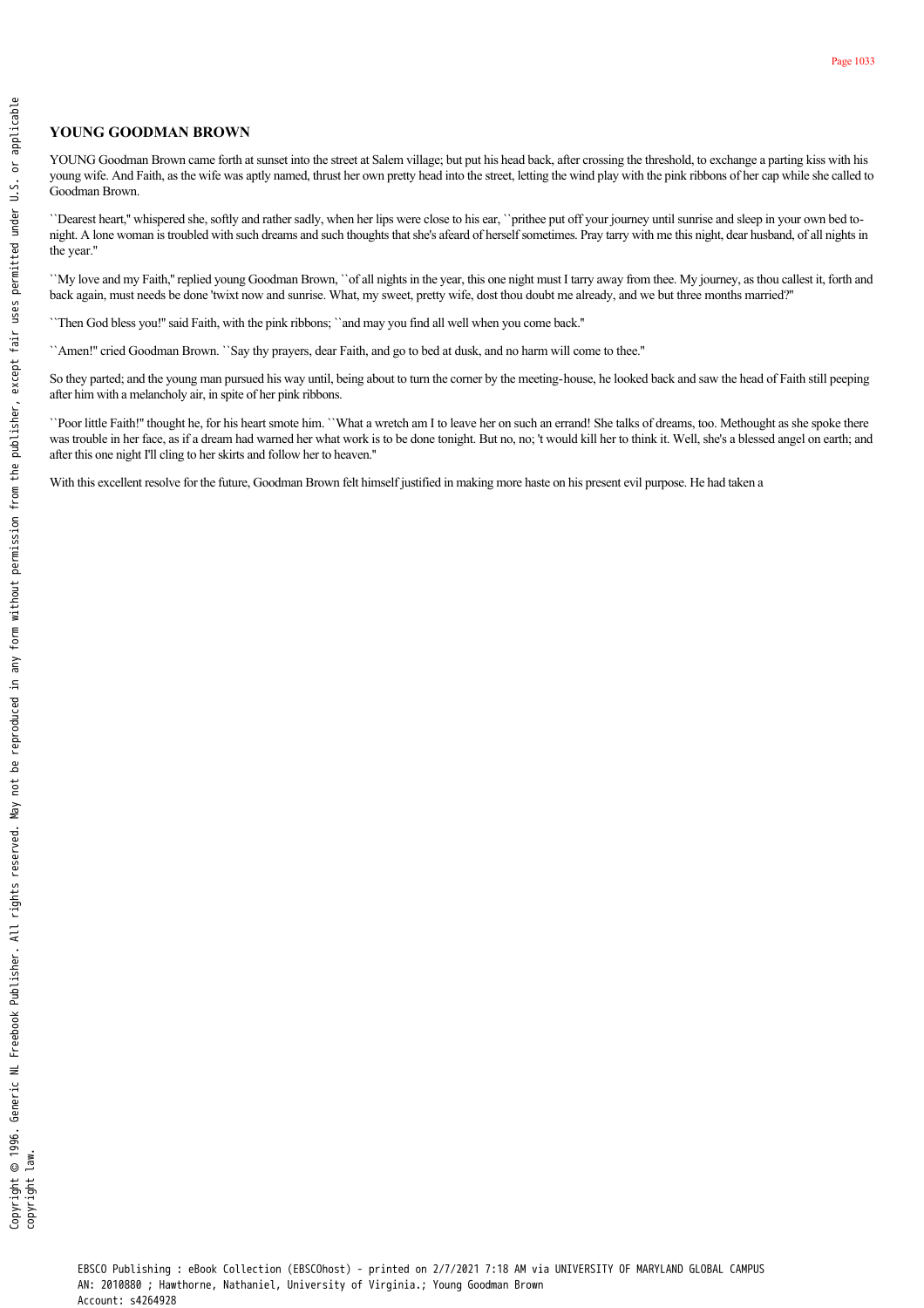dreary road, darkened by all the gloomiest trees of the forest, which barely stood aside to let the narrow path creep through, and closed immediately behind. It was all as lonely as could be; and there is this peculiarity in such a solitude, that the traveller knows not who may be concealed by the innumerable trunks and the thick boughs overhead; so that with lonely footsteps he may yet be passing through an unseen multitude.

``There may be a devilish Indian behind every tree,'' said Goodman Brown to himself; and he glanced fearfully behind him as he added, ``What if the devil himself should be at my very elbow!''

His head being turned back, he passed a crook of the road, and, looking forward again, beheld the figure of a man, in grave and decent attire, seated at the foot of an old tree. He arose at Goodman Brown's approach and walked onward side by side with him.

``You are late, Goodman Brown,'' said he. ``The clock of the Old South was striking as I came through Boston, and that is full fifteen minutes agone.''

``Faith kept me back a while,'' replied the young man, with a tremor in his voice, caused by the sudden appearance of his companion, though not wholly unexpected.

It was now deep dusk in the forest, and deepest in that part of it where these two were journeying. As nearly as could be discerned, the second traveller was about fifty years old, apparently in the same rank of life as Goodman Brown, and bearing a considerable resemblance to him, though perhaps more in expression than features. Still they might have been taken for father and son. And yet, though the elder person was as simply clad as the younger, and as simple in manner too, he had an indescribable air of one who knew the world, and who would not have felt abashed at the governor's dinner table or in King William's court, were it possible that his affairs should call him thither. But the only thing about him that could be fixed upon as remarkable was his staff, which bore the likeness of a great black snake, so curiously wrought that it might almost be seen to twist and wriggle itself like a living serpent. This, of course, must have been an ocular deception, assisted by the uncertain light.

``Come, Goodman Brown," cried his fellow-traveller, ``this is a dull pace for the beginning of a journey. Take my staff, if you are so soon weary."

``Friend,'' said the other, exchanging his slow pace for a full stop, ``having kept covenant by meeting thee here, it is my purpose now to return whence I came. I have scruples touching the matter thou wot'st of.''

``Sayest thou so?'' replied he of the serpent, smiling apart. ``Let us walk on, nevertheless, reasoning as we go; and if I convince thee not thou shalt turn back. We are but a little way in the forest yet.''

``Too far! too far!'' exclaimed the goodman, unconsciously resuming his walk. ``My father never went into the woods on such an errand, nor his father before him. We have been a race of honest men and good Christians since the days of the martyrs; and shall I be the first of the name of Brown that ever took this path and kept"--

``Such company, thou wouldst say,'' observed the elder person, interpreting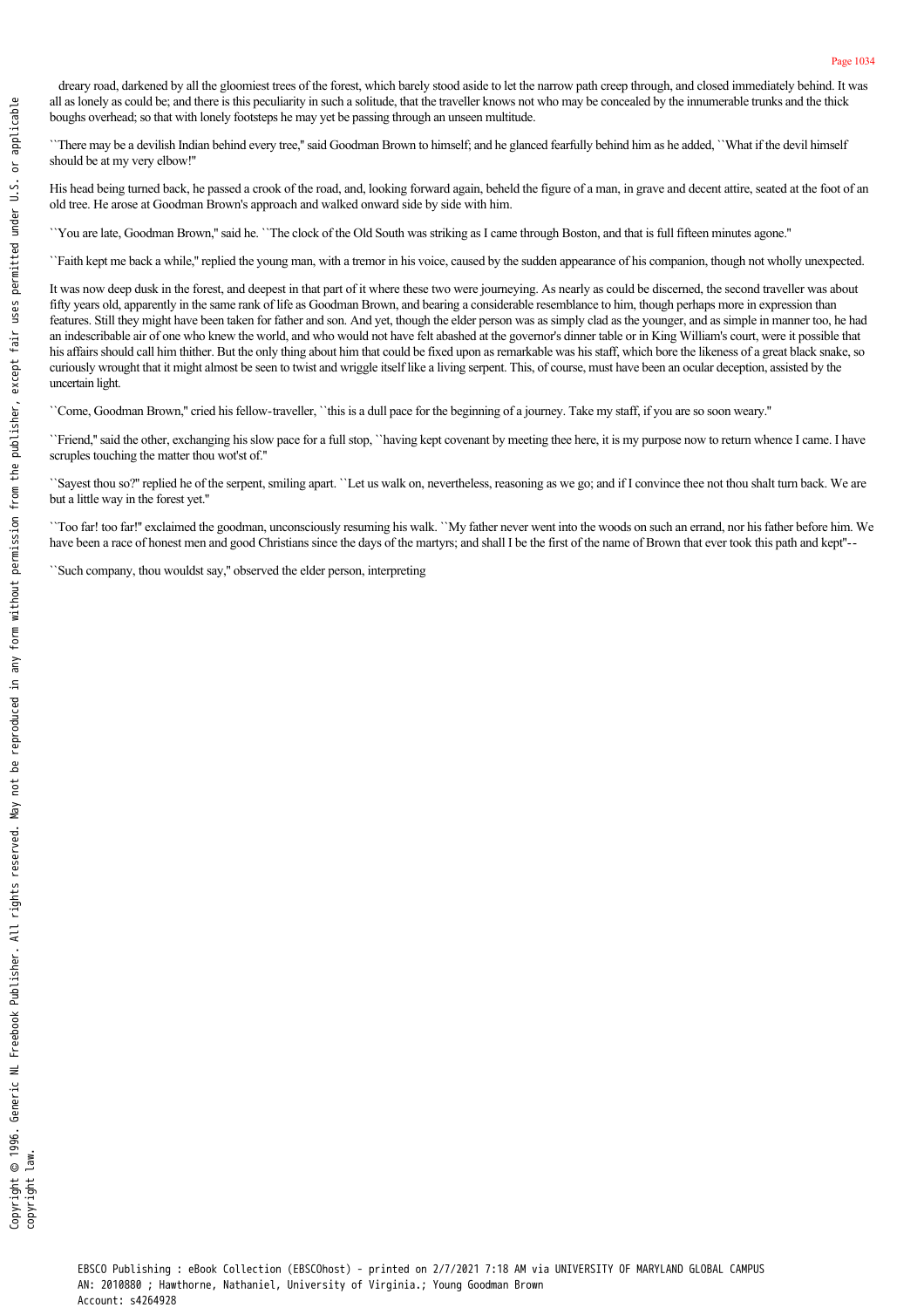his pause. ``Well said, Goodman Brown! I have been as well acquainted with your family as with ever a one among the Puritans; and that's no trifle to say. I helped your grandfather, the constable, when he lashed the Quaker woman so smartly through the streets of Salem; and it was I that brought your father a pitch-pine knot, kindled at my own hearth, to set fire to an Indian village, in King Philip's war. They were my good friends, both; and many a pleasant walk have we had along this path, and returned merrily after midnight. I would fain be friends with you for their sake.''

``If it be as thou sayest,'' replied Goodman Brown, ``I marvel they never spoke of these matters; or, verily, I marvel not, seeing that the least rumor of the sort would have driven them from New England. We are a people of prayer, and good works to boot, and abide no such wickedness.''

``Wickedness or not,'' said the traveller with the twisted staff, ``I have a very general acquaintance here in New England. The deacons of many a church have drunk the communion wine with me; the selectmen of divers towns make me their chairman; and a majority of the Great and General Court are firm supporters of my interest. The governor and I, too--But these are state secrets."  $\frac{3}{2}$ <br>
and the mean of the control and the same behavior when the control and the same of showing and the same of the same of the same of the same of the same of the same of the same of the same of the same of the sam

``Can this be so?'' cried Goodman Brown, with a stare of amazement at his undisturbed companion. ``Howbeit, I have nothing to do with the governor and council; they have their own ways, and are no rule for a simple husbandman like me. But, were I to go on with thee, how should I meet the eye of that good old man, our minister, at Salem village? Oh, his voice would make me tremble both Sabbath day and lecture day.''

Thus far the elder traveller had listened with due gravity; but now burst into a fit of irrepressible mirth, shaking himself so violently that his snake-like staff actually seemed to wriggle in sympathy.

``Ha! ha! ha!'' shouted he again and again; then composing himself, ``Well, go on, Goodman Brown, go on; but, prithee, don't kill me with laughing.''

``Well, then, to end the matter at once,'' said Goodman Brown, considerably nettled, ``there is my wife, Faith. It would break her dear little heart; and I'd rather break my own.''

``Nay, if that be the case,'' answered the other, ``e'en go thy ways, Goodman Brown. I would not for twenty old women like the one hobbling before us that Faith should come to any harm.''

As he spoke he pointed his staff at a female figure on the path, in whom Goodman Brown recognized a very pious and exemplary dame, who had taught him his catechism in youth, and was still his moral and spiritual adviser, jointly with the minister and Deacon Gookin.

``A marvel, truly, that Goody Cloyse should be so far in the wilderness at nightfall," said he. ``But with your leave, friend, I shall take a cut through the woods until we have left this Christian woman behind. Being a st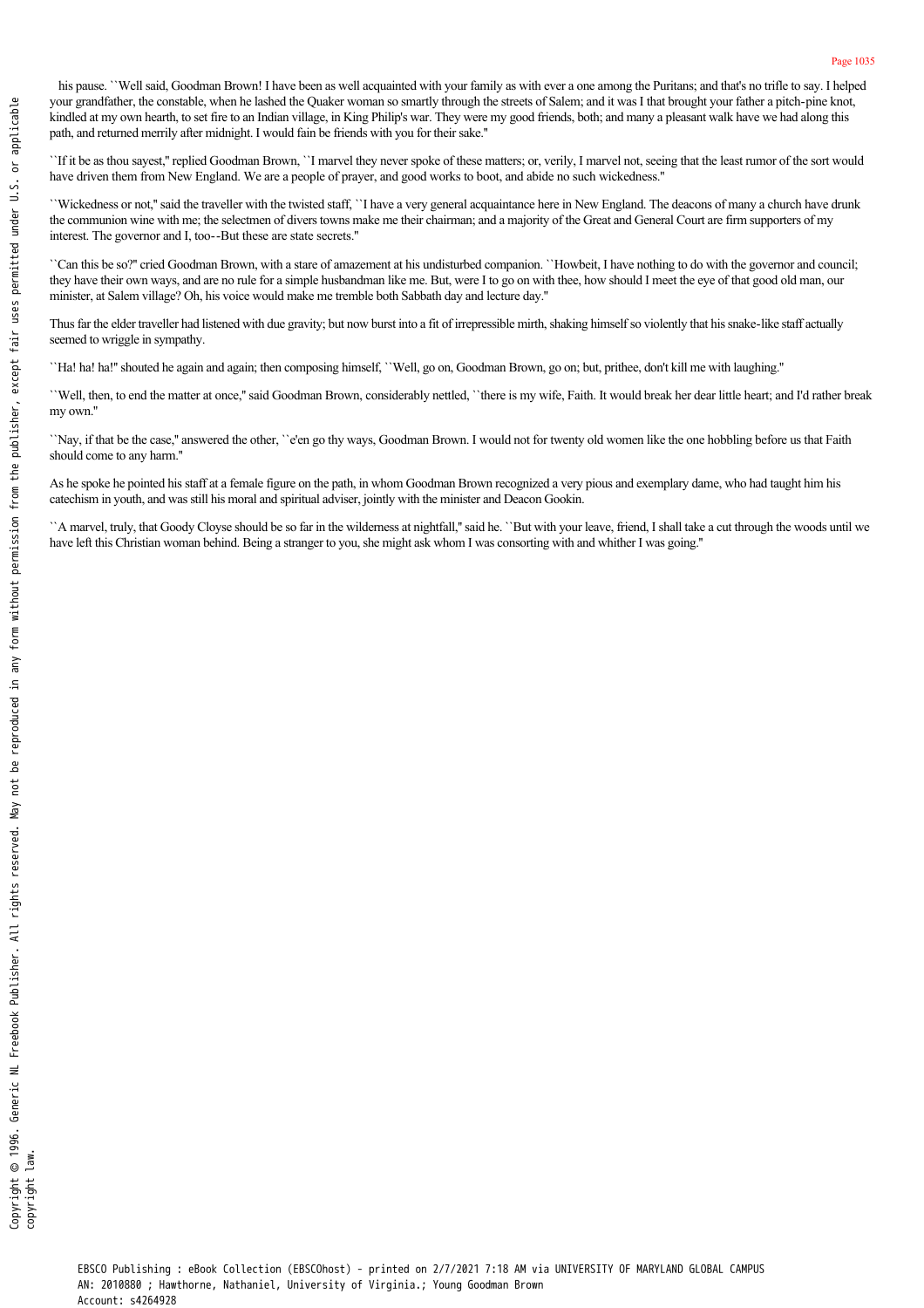``Be it so," said his fellow-traveller. ``Betake you to the woods, and let me keep the path.''

Accordingly the young man turned aside, but took care to watch his companion, who advanced softly along the road until he had come within a staff's length of the old dame. She, meanwhile, was making the best of her way, with singular speed for so aged a woman, and mumbling some indistinct words--a prayer, doubtless--as she went. The traveller put forth his staff and touched her withered neck with what seemed the serpent's tail.

``The devil!'' screamed the pious old lady.

``Then Goody Cloyse knows her old friend?'' observed the traveller, confronting her and leaning on his writhing stick.

``Ah, forsooth, and is it your worship indeed?'' cried the good dame. ``Yea, truly is it, and in the very image of my old gossip, Goodman Brown, the grandfather of the silly fellow that now is. But-would your worship believe it?--my broomstick hath strangely disappeared, stolen, as I suspect, by that unhanged witch, Goody Cory, and that, too, when I was all anointed with the juice of smallage, and cinquefoil, and wolf's bane''

``Mingled with fine wheat and the fat of a new-born babe," said the shape of old Goodman Brown.

``Ah, your worship knows the recipe,'' cried the old lady, cackling aloud. ``So, as I was saying, being all ready for the meeting, and no horse to ride on, I made up my mind to foot it; for they tell me there is a nice young man to be taken into communion to-night. But now your good worship will lend me your arm, and we shall be there in a twinkling.

``That can hardly be,'' answered her friend. ``I may not spare you my arm, Goody Cloyse; but here is my staff, if you will.''

So saying, he threw it down at her feet, where, perhaps, it assumed life, being one of the rods which its owner had formerly lent to the Egyptian magi. Of this fact, however, Goodman Brown could not take cognizance. He had cast up his eyes in astonishment, and, looking down again, beheld neither Goody Cloyse nor the serpentine staff, but his fellow-traveller alone, who waited for him as calmly as if nothing had happened.

``That old woman taught me my catechism,'' said the young man; and there was a world of meaning in this simple comment.

They continued to walk onward, while the elder traveller exhorted his companion to make good speed and persevere in the path, discoursing so aptly that his arguments seemed rather to spring up in the bosom of his auditor than to be suggested by himself. As they went, he plucked a branch of maple to serve for a walking stick, and began to strip it of the twigs and little boughs, which were wet with evening dew. The moment his fingers touched them they became strangely withered and dried up as with a week's sunshine. Thus the pair proceeded, at a good free pace, until suddenly, in a gloomy hollow of the road, Goodman Brown sat himself down on the stump of a tree and refused to go any farther.

``Friend,'' said he, stubbornly, ``my mind is made up. Not another step will I budge on this errand. What if a wretched old woman do choose to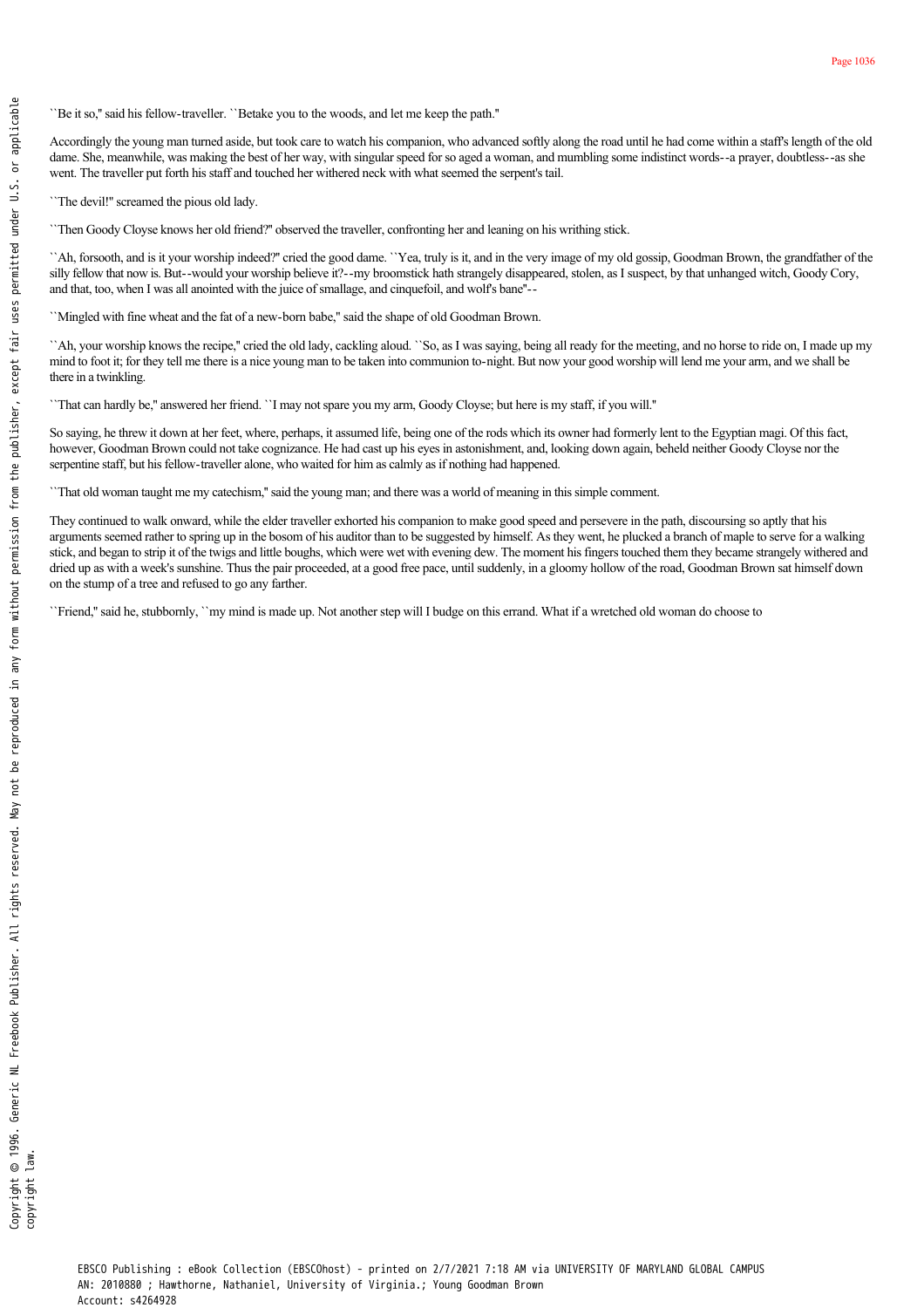go to the devil when I thought she was going to heaven: is that any reason why I should quit my dear Faith and go after her?''

``You will think better of this by and by,'' said his acquaintance, composedly. ``Sit here and rest yourself a while; and when you feel like moving again, there is my staff to help you along.''

Without more words, he threw his companion the maple stick, and was as speedily out of sight as if he had vanished into the deepening gloom. The young man sat a few moments by the roadside, applauding himself greatly, and thinking with how clear a conscience he should meet the minister in his morning walk, nor shrink from the eye of good old Deacon Gookin. And what calm sleep would be his that very night, which was to have been spent so wickedly, but so purely and sweetly now, in the arms of Faith! Amidst these pleasant and praiseworthy meditations, Goodman Brown heard the tramp of horses along the road, and deemed it advisable to conceal himself within the verge of the forest, conscious of the guilty purpose that had brought him thither, though now so happily turned from it.

On came the hoof tramps and the voices of the riders, two grave old voices, conversing soberly as they drew near. These mingled sounds appeared to pass along the road, within a few yards of the young man's hiding-place; but, owing doubtless to the depth of the gloom at that particular spot, neither the travellers nor their steeds were visible. Though their figures brushed the small boughs by the wayside, it could not be seen that they intercepted, even for a moment, the faint gleam from the strip of bright sky athwart which they must have passed. Goodman Brown alternately crouched and stood on tiptoe, pulling aside the branches and thrusting forth his head as far as he durst without discerning so much as a shadow. It vexed him the more, because he could have sworn, were such a thing possible, that he recognized the voices of the minister and Deacon Gookin, jogging along quietly, as they were wont to do, when bound to some ordination or ecclesiastical council. While yet within hearing, one of the riders stopped to pluck a switch.

``Of the two, reverend sir," said the voice like the deacon's, ``I had rather miss an ordination dinner than to-night's meeting. They tell me that some of our community are to be here from Falmouth and beyond, and others from Connecticut and Rhode Island, besides several of the Indian powwows, who, after their fashion, know almost as much deviltry as the best of us. Moreover, there is a goodly young woman to be taken into communion.''

``Mighty well, Deacon Gookin!'' replied the solemn old tones of the minister. ``Spur up, or we shall be late. Nothing can be done, you know, until I get on the ground.''

The hoofs clattered again; and the voices, talking so strangely in the empty air, passed on through the forest, where no church had ever been gathered or solitary Christian prayed. Whither, then, could these holy men be journeying so deep into the heathen wilderness? Young Goodman Brown caught hold of a tree for support, being ready to sink down on the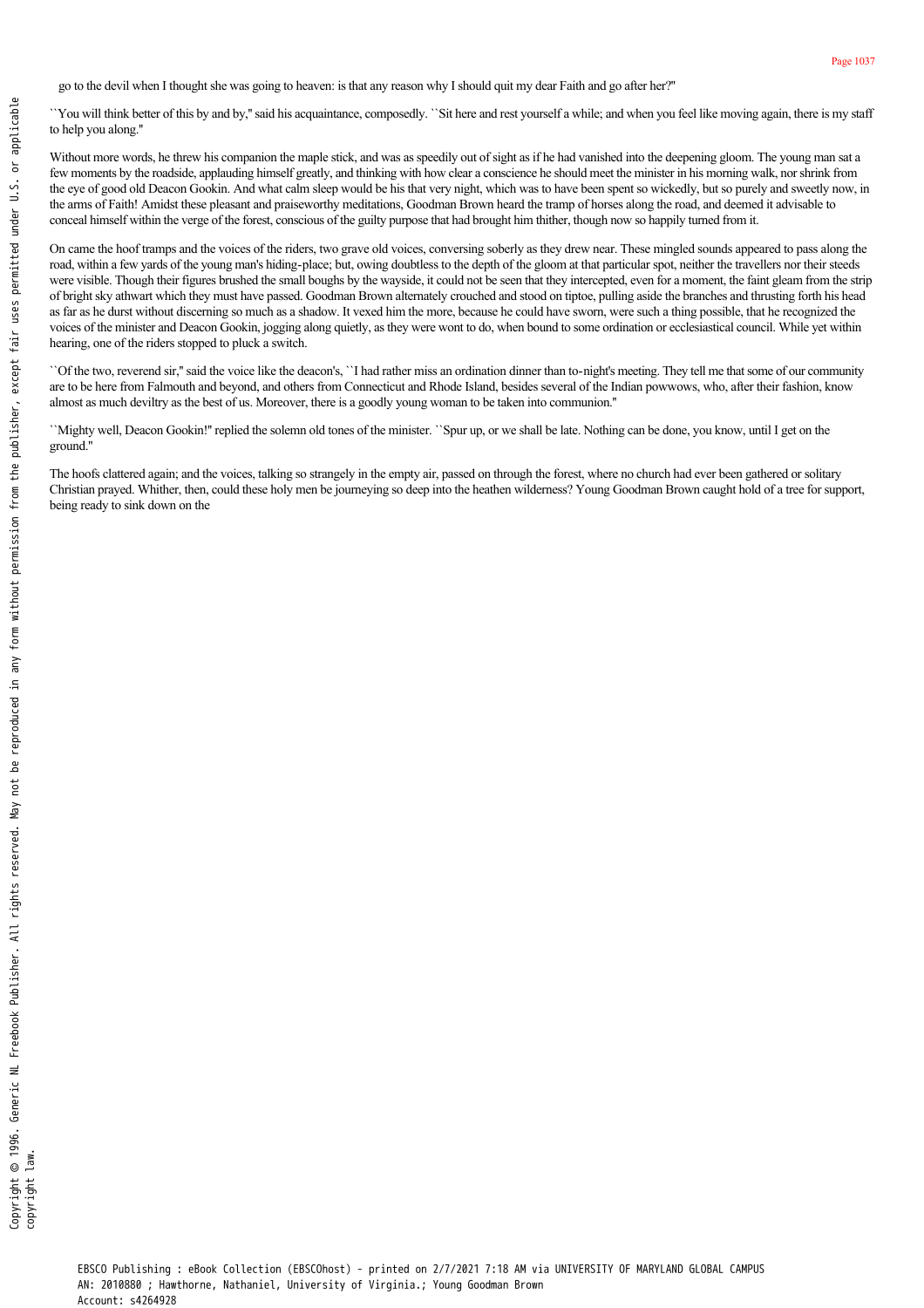ground, faint and overburdened with the heavy sickness of his heart. He looked up to the sky, doubting whether there really was a heaven above him. Yet there was the blue arch, and the stars brightening in it.

``With heaven above and Faith below, I will yet stand firm against the devil!'' cried Goodman Brown.

While he still gazed upward into the deep arch of the firmament and had lifted his hands to pray, a cloud, though no wind was stirring, hurried across the zenith and hid the brightening stars. The blue sky was still visible, except directly overhead, where this black mass of cloud was sweeping swiftly northward. Aloft in the air, as if from the depths of the cloud, came a confused and doubtful sound of voices. Once the listener fancied that he could distinguish the accents of towns-people of his own, men and women, both pious and ungodly, many of whom he had met at the communion table, and had seen others rioting at the tavern. The next moment, so indistinct were the sounds, he doubted whether he had heard aught but the murmur of the old forest, whispering without a wind. Then came a stronger swell of those familiar tones, heard daily in the sunshine at Salem village, but never until now from a cloud of night There was one voice of a young woman, uttering lamentations, yet with an uncertain sorrow, and entreating for some favor, which, perhaps, it would grieve her to obtain; and all the unseen multitude, both saints and sinners, seemed to encourage her onward.

``Faith!'' shouted Goodman Brown, in a voice of agony and desperation; and the echoes of the forest mocked him, crying, ``Faith! Faith!'' as if bewildered wretches were seeking her all through the wilderness.

The cry of grief, rage, and terror was yet piercing the night, when the unhappy husband held his breath for a response. There was a scream, drowned immediately in a louder murmur of voices, fading into far-off laughter, as the dark cloud swept away, leaving the clear and silent sky above Goodman Brown. But something fluttered lightly down through the air and caught on the branch of a tree. The young man seized it, and beheld a pink ribbon.

``My Faith is gone!'' cried he, after one stupefied moment. ``There is no good on earth; and sin is but a name. Come, devil; for to thee is this world given.''

And, maddened with despair, so that he laughed loud and long, did Goodman Brown grasp his staff and set forth again, at such a rate that he seemed to fly along the forest path rather than to walk or run. The road grew wilder and drearier and more faintly traced, and vanished at length, leaving him in the heart of the dark wilderness, still rushing onward with the instinct that guides mortal man to evil. The whole forest was peopled with frightful sounds--the creaking of the trees, the howling of wild beasts, and the yell of Indians; while sometimes the wind tolled like a distant church bell, and sometimes gave a broad roar around the traveller, as if all Nature were laughing him to scorn. But he was himself the chief horror of the scene, and shrank not from its other horrors.

``Ha! ha! ha!'' roared Goodman Brown when the wind laughed at him.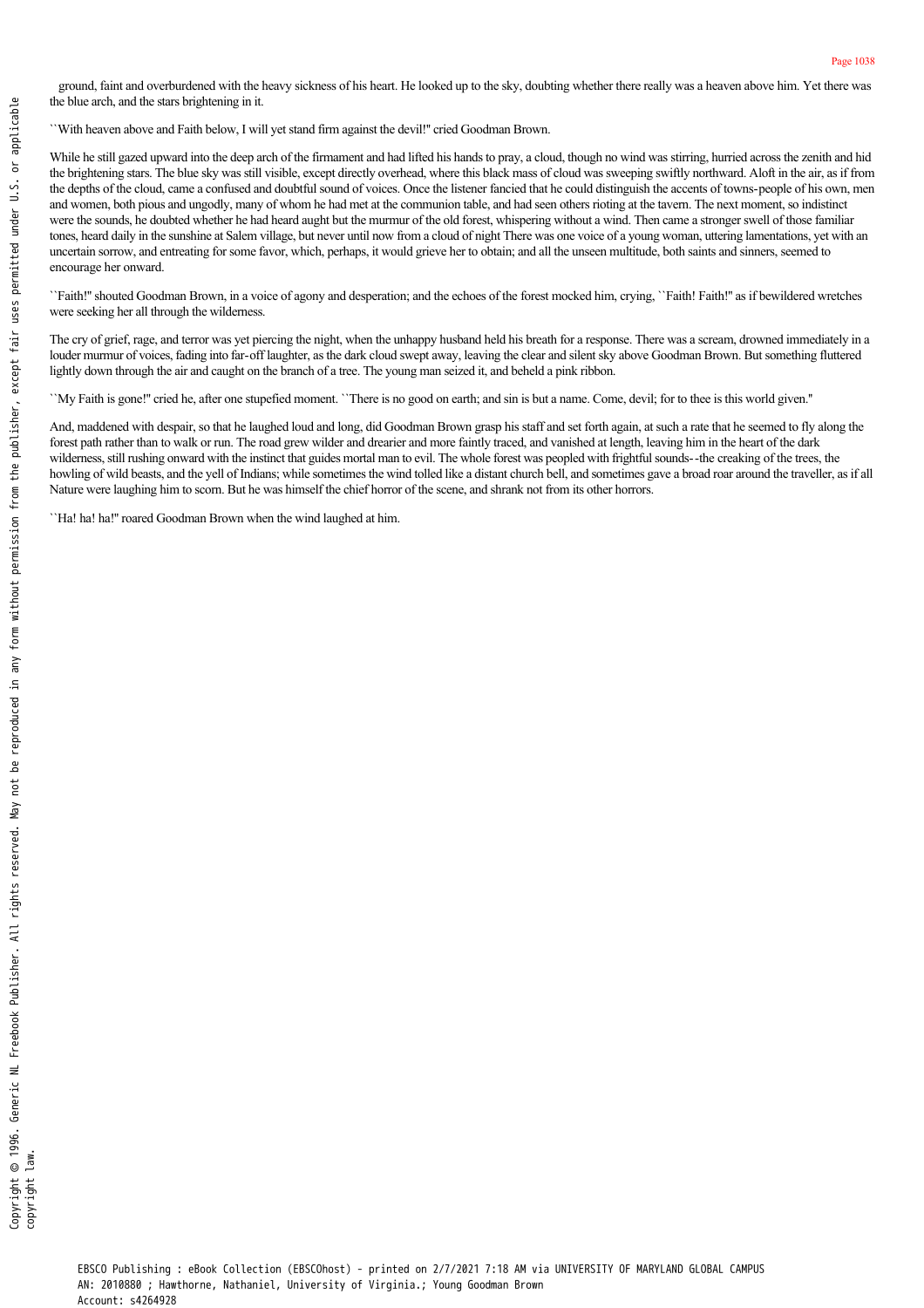``Let us hear which will laugh loudest. Think not to frighten me with your deviltry. Come witch, come wizard, come Indian powwow, come devil himself, and here comes Goodman Brown. You may as well fear him as he fear you.''

In truth, all through the haunted forest there could be nothing more frightful than the figure of Goodman Brown. On he flew among the black pines, brandishing his staff with frenzied gestures, now giving vent to an inspiration of horrid blasphemy, and now shouting forth such laughter as set all the echoes of the forest laughing like demons around him. The fiend in his own shape is less hideous than when he rages in the breast of man. Thus sped the demoniac on his course, until, quivering among the trees, he saw a red light before him, as when the felled trunks and branches of a clearing have been set on fire, and throw up their lurid blaze against the sky, at the hour of midnight. He paused, in a lull of the tempest that had driven him onward, and heard the swell of what seemed a hymn, rolling solemnly from a distance with the weight of many voices. He knew the tune; it was a familiar one in the choir of the village meeting-house. The verse died heavily away, and was lengthened by a chorus, not of human voices, but of all the sounds of the benighted wilderness pealing in awful harmony together. Goodman Brown cried out, and his cry was lost to his own ear by its unison with the cry of the desert. The substitution of the main term of the state of the church of the state of the conditional state of the material state with frenching estates, now given the trees, he saw are dight by demons around him. The first destru

In the interval of silence he stole forward until the light glared full upon his eyes. At one extremity of an open space, hemmed in by the dark wall of the forest, arose a rock, bearing some rude, natural resemblance either to an alter or a pulpit, and surrounded by four blazing pines, their tops aflame, their stems untouched, like candles at an evening meeting. The mass of foliage that had overgrown the summit of the rock was all on fire, blazing high into the night and fitfully illuminating the whole field. Each pendent twig and leafy festoon was in a blaze. As the red light arose and fell, a numerous congregation alternately shone forth, then disappeared in shadow, and again grew, as it were, out of the darkness, peopling the heart of the solitary woods at once.

"A grave and dark-clad company," quoth Goodman Brown.

In truth they were such. Among them, quivering to and fro between gloom and splendor, appeared faces that would be seen next day at the council board of the province, and others which, Sabbath after Sabbath, looked devoutly heavenward, and benignantly over the crowded pews, from the holiest pulpits in the land. Some affirm that the lady of the governor was there. At least there were high dames well known to her, and wives of honored husbands, and widows, a great multitude, and ancient maidens, all of excellent repute, and fair young girls, who trembled lest their mothers should espy them. Either the sudden gleams of light flashing over the obscure field bedazzled Goodman Brown, or he recognized a score of the church members of Salem village famous for their especial sanctity. Good old Deacon Gookin had arrived, and waited at the skirts of that venerable saint, his revered pastor. But, irreverently consorting with these grave, reputable, and pious people, these elders of the church,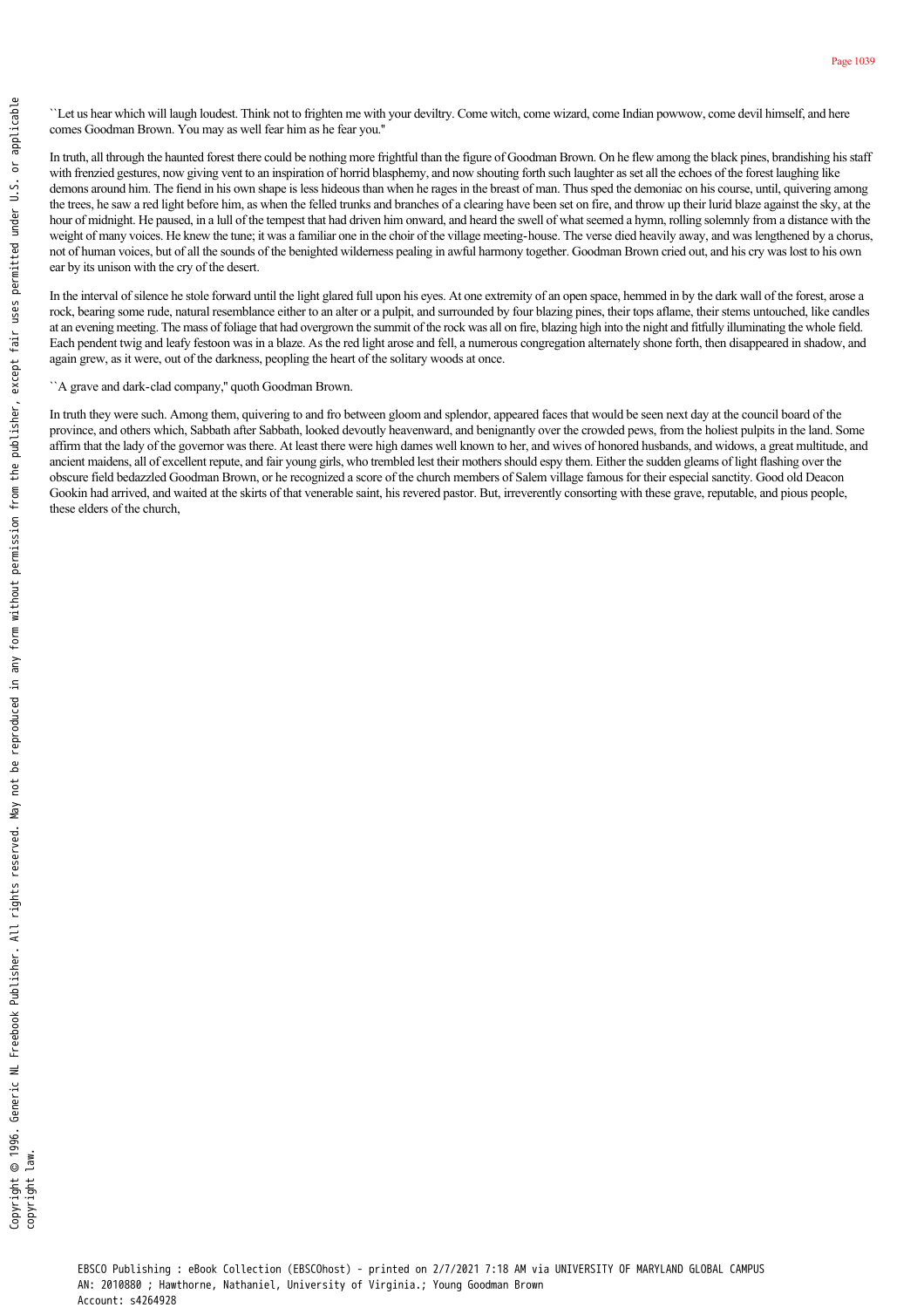``But where is Faith?'' thought Goodman Brown; and, as hope came into his heart, he trembled.

Another verse of the hymn arose, a slow and mournful strain, such as the pious love, but joined to words which expressed all that our nature can conceive of sin, and darkly hinted at far more. Unfathomable to mere mortals is the lore of fiends. Verse after verse was sung; and still the chorus of the desert swelled between like the deepest tone of a mighty organ; and with the final peal of that dreadful anthem there came a sound, as if the roaring wind, the rushing streams, the howling beasts, and every other voice of the unconcerted wilderness were mingling and according with the voice of guilty man in homage to the prince of all. The four blazing pines threw up a loftier flame, and obscurely discovered shapes and visages of horror on the smoke wreaths above the impious assembly. At the same moment the fire on the rock shot redly forth and formed a glowing arch above its base, where now appeared a figure. With reverence be it spoken, the figure bore no slight similitude, both in garb and manner, to some grave divine of the New England churches.

``Bring forth the converts!'' cried a voice that echoed through the field and rolled into the forest.

At the word, Goodman Brown stepped forth from the shadow of the trees and approached the congregation, with whom he felt a loathful brotherhood by the sympathy of all that was wicked in his heart. He could have well-nigh sworn that the shape of his own dead father beckoned him to advance, looking downward from a smoke wreath, while a woman, with dim features of despair, threw out her hand to warn him back. Was it his mother? But he had no power to retreat one step, nor to resist, even in thought, when the minister and good old Deacon Gookin seized his arms and led him to the blazing rock. Thither came also the slender form of a veiled female, led between Goody Cloyse, that pious teacher of the catechism, and Martha Carrier, who had received the devil's promise to be queen of hell. A rampant hag was she. And there stood the proselytes beneath the canopy of fire.

``Welcome, my children,'' said the dark figure, ``to the communion of your race. Ye have found thus young your nature and your destiny. My children, look behind you!''

They turned; and flashing forth, as it were, in a sheet of flame, the fiend worshippers were seen; the smile of welcome gleamed darkly on every visage.

``There,'' resumed the sable form, ``are all whom ye have reverenced from youth. Ye deemed them holier than yourselves, and shrank from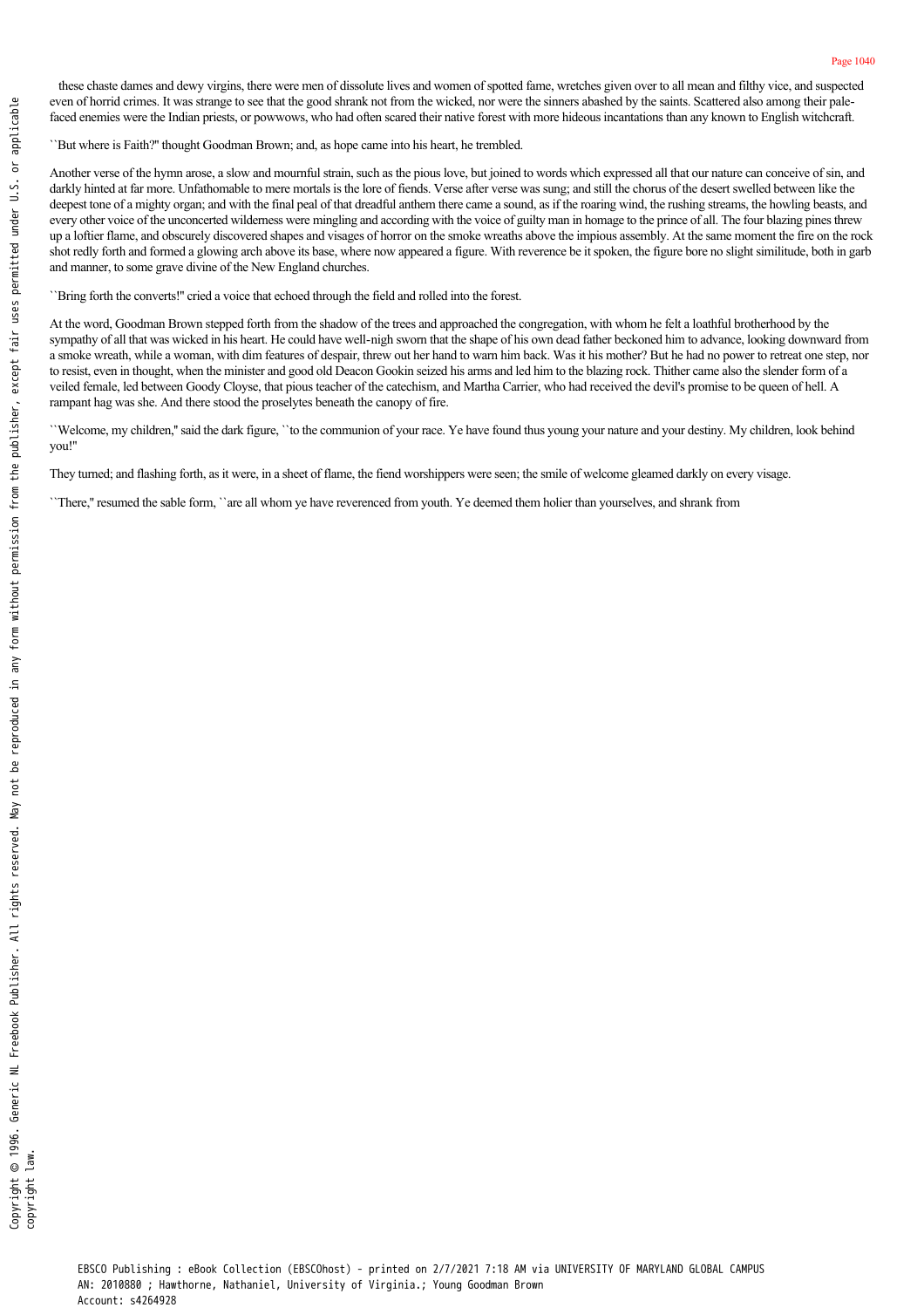your own sin, contrasting it with their lives of righteousness and prayerful aspirations heavenward. Yet here are they all in my worshipping assembly. This night it shall be granted you to know their secret deeds: how hoary-bearded elders of the church have whispered wanton words to the young maids of their households; how many a woman, eager for widows' weeds, has given her husband a drink at bedtime and let him sleep his last sleep in her bosom; how beardless youths have made haste to inherit their fathers' wealth; and how fair damsels--blush not, sweet ones--have dug little graves in the garden, and bidden me, the sole guest to an infant's funeral. By the sympathy of your human hearts for sin ye shall scent out all the places-whether in church, bedchamber, street, field, or forest-where crime has been committed, and shall exult to behold the whole earth one stain of guilt, one mighty blood spot. Far more than this. It shall be yours to penetrate, in every bosom, the deep mystery of sin, the fountain of all wicked arts, and which inexhaustibly supplies more evil impulses than human power-than my power at its utmost-can make manifest in deeds. And now, my children, look upon each other.''

They did so; and, by the blaze of the hell-kindled torches, the wretched man beheld his Faith, and the wife her husband, trembling before that unhallowed altar.

``Lo, there ye stand, my children,'' said the figure, in a deep and solemn tone, almost sad with its despairing awfulness, as if his once angelic nature could yet mourn for our miserable race. ``Depending upon one another's hearts, ye had still hoped that virtue were not all a dream. Now are ye undeceived. Evil is the nature of mankind. Evil must be your only happiness. Welcome again, my children, to the communion of your race.''

``Welcome,'' repeated the fiend worshippers, in one cry of despair and triumph.

And there they stood, the only pair, as it seemed, who were yet hesitating on the verge of wickedness in this dark world. A basin was hollowed, naturally, in the rock. Did it contain water, reddened by the lurid light? or was it blood? or, perchance, a liquid flame? Herein did the shape of evil dip his hand and prepare to lay the mark of baptism upon their foreheads, that they might be partakers of the mystery of sin, more conscious of the secret guilt of others, both in deed and thought, than they could now be of their own. The husband cast one look at his pale wife, and Faith at him. What polluted wretches would the next glance show them to each other, shuddering alike at what they disclosed and what they saw!

``Faith! Faith!'' cried the husband, ``look up to heaven, and resist the wicked one.''

Whether Faith obeyed he knew not. Hardly had he spoken when he found himself amid calm night and solitude, listening to a roar of the wind which died heavily away through the forest. He staggered against the rock, and felt it chill and damp; while a hanging twig, that had been all on fire, besprinkled his cheek with the coldest  $d$ ew